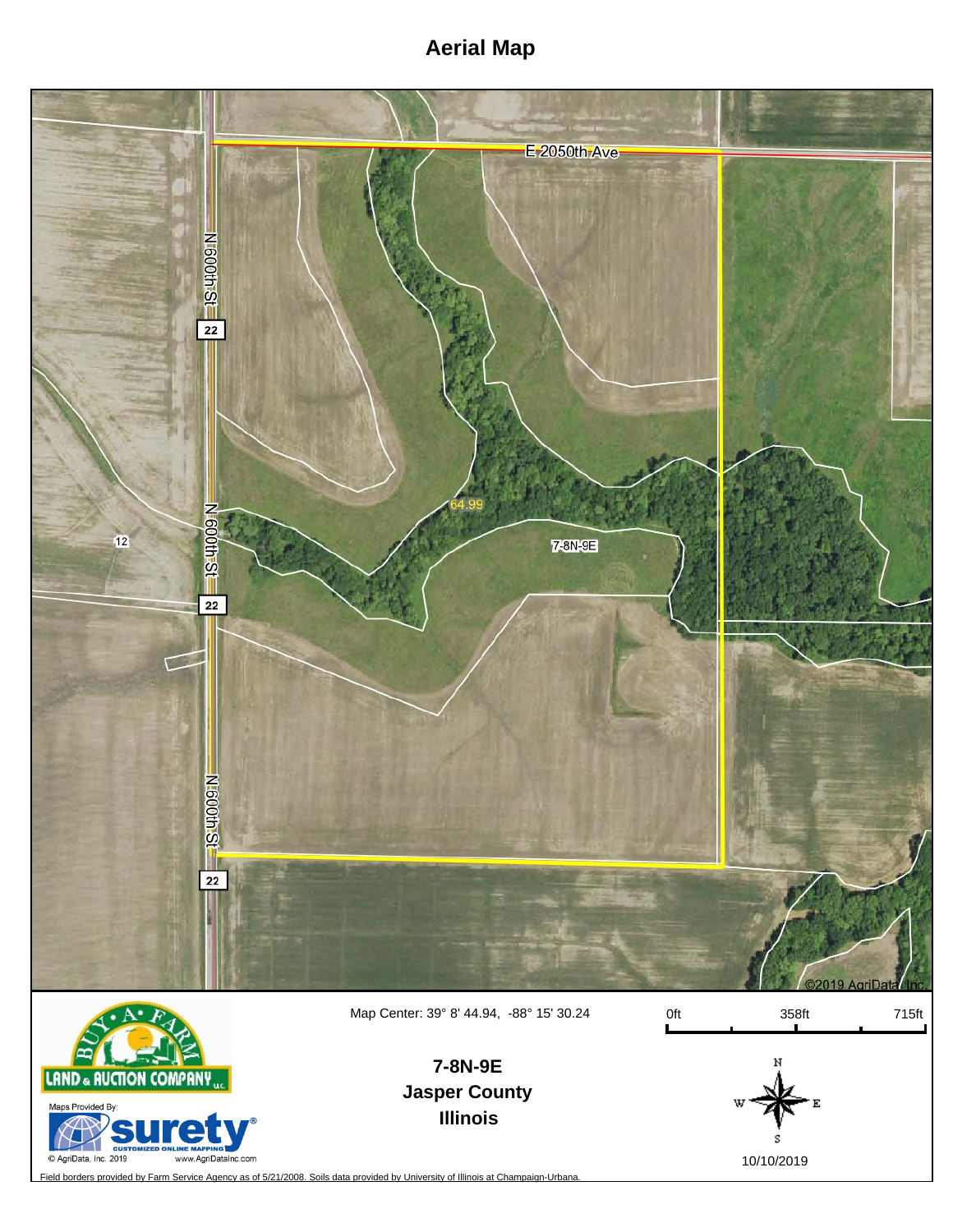**Soils Map**



13A Bluford silt loam, 0 to 2 percent slopes 0.90 4.2% 136 136 44 2010 \*\*8F Hickory silt loam, 18 to 35 percent slopes  $\begin{vmatrix} 0.62 & 2.9\% \end{vmatrix}$  2.9%  $\begin{vmatrix} 0.62 & 0.62 \end{vmatrix}$  \*\*86 \*\*29 \*\*29 \*\*29 \*\*65 \*\* 3A Hoyleton silt loam, 0 to 2 percent slopes 0.55 2.6% 108 146 146 46 108 2A Cisne silt loam, 0 to 2 percent slopes 0.07 0.3% 149 149 46 109

**Table: Optimum Crop Productivity Ratings for Illinois Soil by K.R. Olson and J.M. Lang, Office of Research, ACES, University of Illinois at**

Crop yields and productivity indices for optimum management (B811) are maintained at the following NRES web site: http://soilproductivity.nres.illinois.edu/

**Weighted Average** | 118.5 39.8 **89.6** 

| *c: Using Capabilities Class Dominant Condition Aggregation Method                                       |  |
|----------------------------------------------------------------------------------------------------------|--|
| Soils data provided by USDA and NRCS. Soils data provided by University of Illinois at Champaign-Urbana. |  |

eroded

**Champaign-Urbana.** Version: 1/2/2012 Amended Table S2 B811

\*\* Indexes adjusted for slope and erosion according to Bulletin 811 Table S3